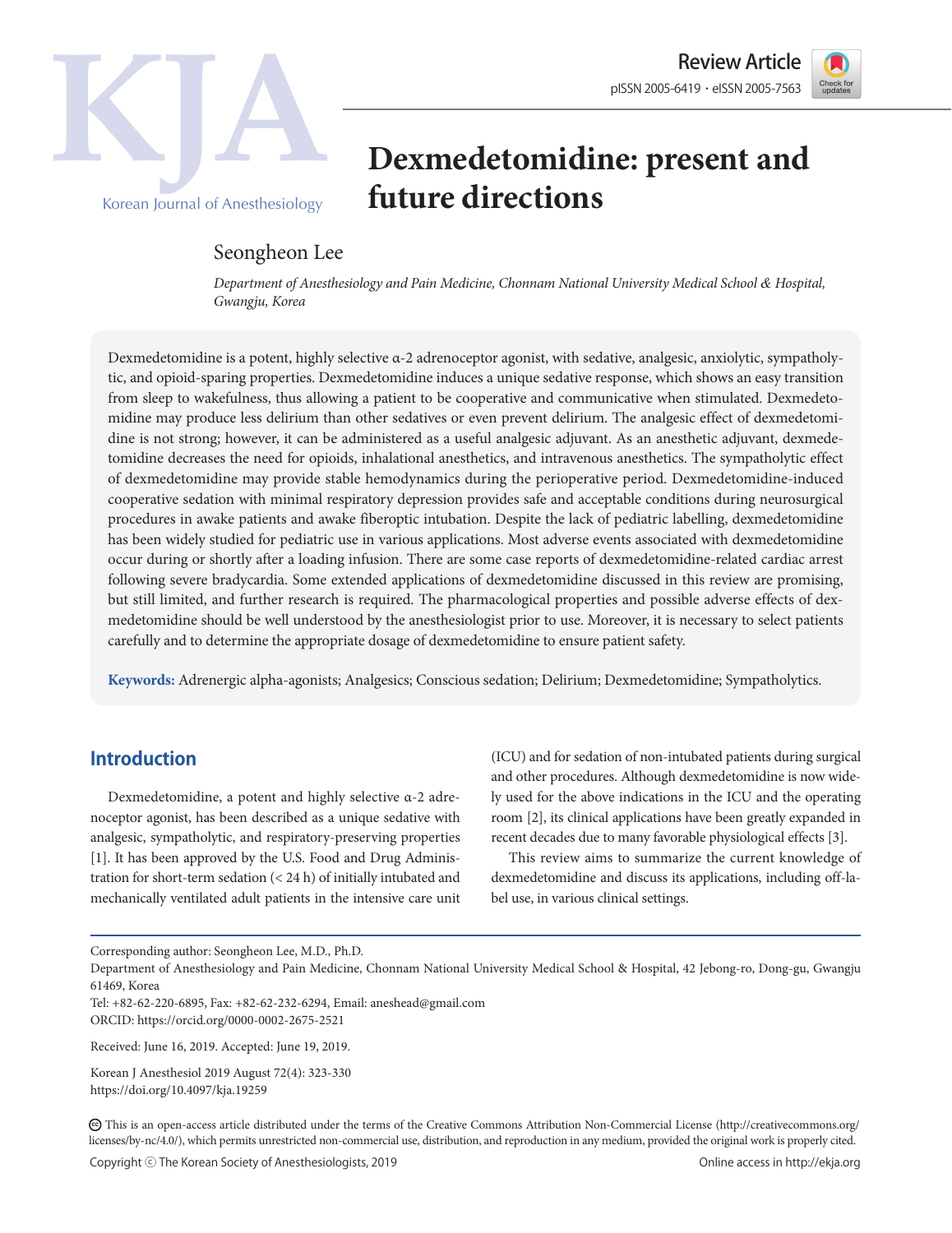# **Effects of Dexmedetomidine**

### Sedative effects

Dexmedetomidine induces a unique sedative response, known as "arousable sedation" or "cooperative sedation", which shows an easy transition from sleep to wakefulness, thus allowing a patient to be cooperative and communicative when stimulated [4]. This sedative property of dexmedetomidine is similar to natural sleep. Dexmedetomidine is known to suppress noradrenergic neuronal firing of the locus ceruleus in the brain stem [5], which leads to a loss of wakefulness via activation of an endogenous sleep-promoting pathway [6]. Although patient cooperation can be achieved using other sedatives, with careful dose titration, dexmedetomidine may promote cooperative sedation more easily within the recommended dosage range. Hall et al. [7] demonstrated that healthy volunteers sedated with dexmedetomidine (0.2 or 0.6 μg/kg/h after a bolus dose of 1 μg/kg) could be easily aroused when asked to perform various tests, but then returned to a sedative state when left alone.

Dexmedetomidine shows dose-dependent sedative effects. If a large enough dose is administered, dexmedetomidine produces deep sedation or even general anesthesia, which suggests that dexmedetomidine has the potential to become part of a total intravenous anesthesia strategy. However, the cardiovascular effects of dexmedetomidine may limit this application, especially in less healthy patients [8]. Despite dose-related sedation, memory and cognitive functions are not severely impaired with dexmedetomidine administration [7,8].

Dexmedetomidine may provide adequate sedation in critically ill patients. In early clinical trials, dexmedetomidine showed a similar level of sedation to propofol, and the mean times to extubation were also comparable [9–11]. When compared with the propofol group, mean heart rates were mostly lower, but not less than 60 beats/min, and opioid requirements were significantly lower in the dexmedetomidine group [9–11]. Furthermore, a recent study demonstrated that dexmedetomidine decreases the duration of mechanical ventilation [12].

### Analgesic effects

The analgesic properties of dexmedetomidine are mediated by several mechanisms, including spinal, supraspinal, and peripheral actions [13,14]. However, the analgesic efficacy of dexmedetomidine is controversial. A ceiling effect has been shown in an ischemic pain model in healthy volunteers at doses > 0.5 μg/kg [15]. However, in a cold pressor test, a dose-dependent analgesic effect was noted over a wide range of plasma concentrations from 0.5–8.0 ng/ml [8].

The opioid-sparing effect of dexmedetomidine has been well

documented in several clinical trials [16]. Even as a sole analgesic, a 0.4 μg/kg dose of dexmedetomidine can be effectively used for pain relief after laparoscopic tubal ligation, although accompanying drowsiness and bradycardia may be undesirable side effects during the recovery period [17]. A recent meta-analysis of 21 randomized trials demonstrated that intraoperative dexmedetomidine administration for general anesthesia was superior to remifentanil administration, with lower pain scores during the first 24 postoperative hours and with less hypotension, shivering, and postoperative nausea and vomiting [18].

Dexmedetomidine has anti-nociceptive effects on both somatic and visceral pain when administered via the neuraxial route [19]. A recent meta-analysis including 16 randomized controlled trials showed that neuraxial dexmedetomidine administration significantly decreases postoperative pain intensity and prolongs analgesic duration but with an increased risk of bradycardia [20].

The potential application of dexmedetomidine for the treatment and prevention of neuropathic pain has also been investigated. Local injection of dexmedetomidine was shown to produce an antiallodynic effect in spinal nerve ligation-induced neuropathic pain in a rat model [21]. Moreover, the use of pre-emptive intravenous dexmedetomidine reduces post-thoracotomy pain syndrome after coronary artery bypass surgery [22].

#### Cardiovascular effects

The loading dose of dexmedetomidine results in a transient increase in blood pressure and a reflex drop in heart rate, especially in young, healthy patients. This initial cardiovascular response is most likely due to vasoconstriction induced by the stimulation of peripheral α-2B receptors in vascular smooth muscle; however, subsequent hypotension occurs when the vasodilatory effects of the central α-2A receptors predominate. The dose-dependent bradycardia seen with dexmedetomidine treatment is mediated primarily by a decrease in sympathetic tone and partly by baroreceptor reflex and enhanced vagal activity [23,24].

#### Respiratory effects

Unlike other sedatives or anesthetics, dexmedetomidine induces minimal respiratory depression, even when higher doses are used [7,8]. In contrast to the infusion of opioids, benzodiazepines, or propofol, dexmedetomidine can be safely infused through tracheal extubation [25]. This favorable property of dexmedetomidine may provide great protection against adverse respiratory events in specific situations, such as awake craniotomy and awake intubation.

Dexmedetomidine minimizes the discomfort of patients with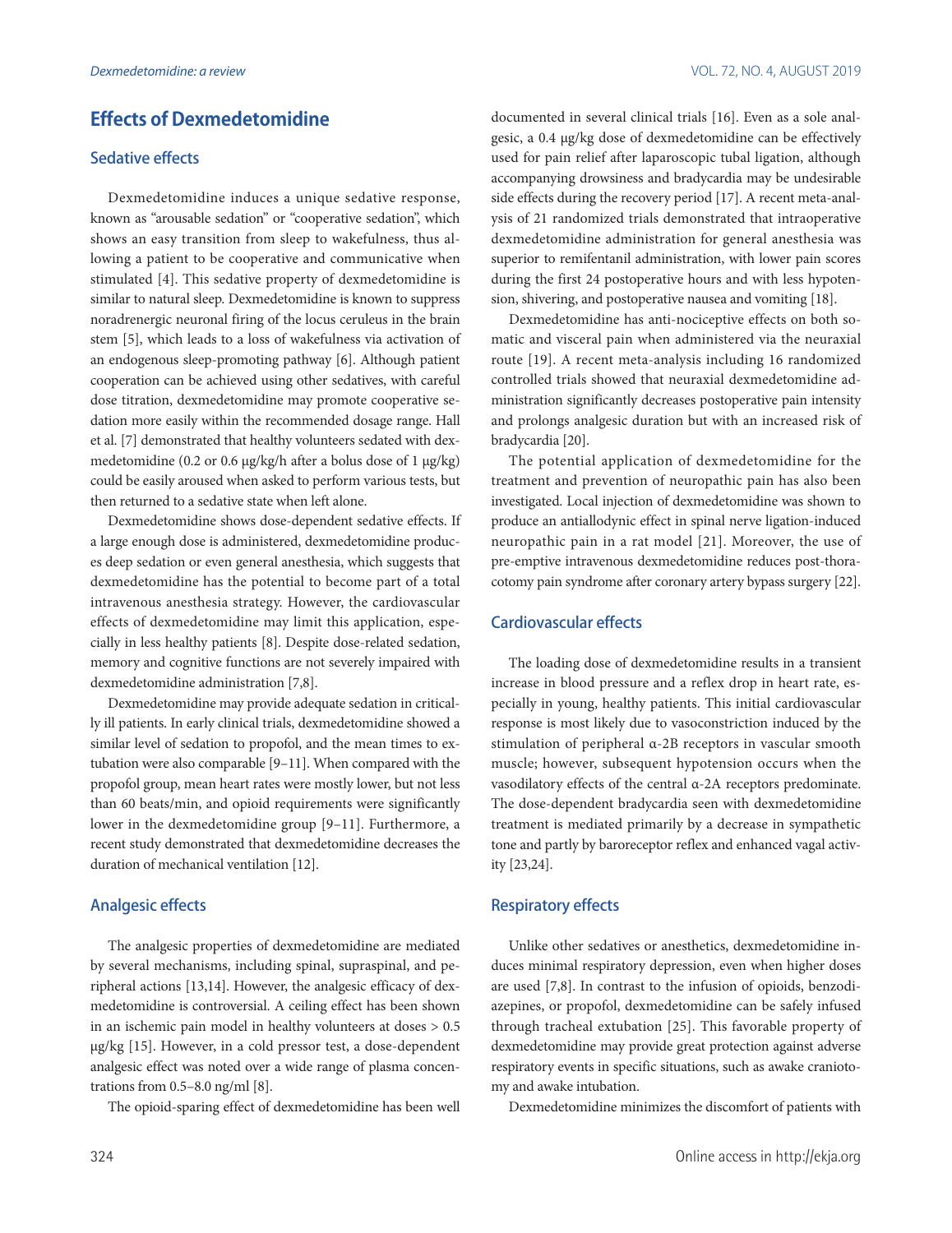#### KOREAN J ANESTHESIOL *Seongheon Lee*

spontaneous respiration during awake fiberoptic intubation [26]. Although the risk of bradycardia and hypotension should be considered, those events can be easily managed with atropine and vasoactive agents. Dry mouth is one of the side effects of dexmedetomidine [24], and this antisialagogue effect is helpful for creating a dry field during awake fiberoptic intubation.

#### Renal effects

The effects of dexmedetomidine on renal function are complex and include a diuretic effect by inhibiting the antidiuretic action of vasopressin (AVP) at the collecting duct [27,28], enhanced osmolal clearance through non-AVP-dependent pathways, and the preservation of cortical blood flow by decreasing renal cortical release of norepinephrine [29]. There is also evidence that dexmedetomidine attenuates murine ischemia-reperfusion injury. A recent study reported that perioperative infusion of dexmedetomidine decreases the incidence and severity of acute kidney injury following valvular heart surgery [30].

# **Clinical Uses of Dexmedetomidine**

### Anesthetic adjuvant

Dexmedetomidine can markedly reduce the anesthetic requirements of inhaled [31,32] and intravenous anesthetics [33,34]. It can also decrease the dose of opioids required, perioperatively and postoperatively, in patients undergoing a variety of surgical procedures [35–39]. This opioid-sparing effect of dexmedetomidine decreases opioid use and thereby reduces the risk of opioid-induced respiratory depression in bariatric patients or those with significant respiratory disease [40,41].

#### Cardiovascular surgery

The sympatholytic activity of dexmedetomidine reduces myocardial oxygen consumption by decreasing metabolism and preventing tachycardia [42], which leads to a decrease in the development of postoperative cardiac complications, including myocardial ischemia [43]. A meta-analysis of data from 23 studies (15 for clonidine, 6 for dexmedetomidine, and 2 for mivazerol) consisting of 3,395 patients demonstrated that α-2 adrenergic agonists significantly reduce mortality and myocardial ischemia during cardiac, vascular, and nonvascular surgery [44]. In a subgroup analysis, α-2 adrenergic agonists were found to reduce the incidence of myocardial infarction during vascular surgery. However, it should be kept in mind that vasoconstriction and hypotension, resulting from dexmedetomidine use, are potentially pro-ischemic [23,45].

In a randomized controlled study of 32 patients with pulmo-

nary hypertension undergoing mitral valve replacement surgery [46], preoperative dexmedetomidine administration decreased mean arterial pressure (MAP), pulmonary arterial pressure, pulmonary capillary wedge pressure (PCWP), and the dose of fentanyl required to treat intraoperative hypertension, in comparison with a placebo. It also attenuated the increase in pulmonary and systemic vascular resistance (PVR and SVR, respectively) at the post-sternotomy period, relative to baseline levels. In this study, a 1 μg/kg bolus dose of dexmedetomidine was administered 10 min before the induction of anesthesia, followed by a 0.4 μg/kg/h infusion terminated just before surgical incision. In another study of healthy volunteers [8], however, high concentrations of dexmedetomidine (at  $> 1.9$  ng/ml) progressively increased MAP, PCWP, PVR, and SVR, whereas these effects were not seen at low concentrations. It is thought that the activation of peripheral α-2B receptors, which leads to vasoconstriction, contributed to these effects at higher concentrations.

Jalonen et al. [35] reported that intraoperative dexmedetomidine administration decreased plasma norepinephrine levels by 90%, blunted the blood pressure response to intubation and surgery, and decreased the incidence of intraoperative and postoperative tachycardia. However, it induced hypotension more frequently during cardiopulmonary bypass.

#### **Neurosurgery**

Dexmedetomidine, with or without the addition of remifentanil, has emerged as the most useful agent in providing safe and acceptable conditions during neurosurgical procedures in awake patients [4]. In particular, in awake craniotomy, which requires sophisticated neurological assessment, several studies have demonstrated that dexmedetomidine has many advantages [4,47,48]. Cooperative sedation by dexmedetomidine may permit neurological assessment, while avoiding tachycardia and hypertension. Furthermore, dexmedetomidine has potential neuroprotective effects, including decreasing intracranial pressure and dose-dependently reducing cerebral blood flow and cerebral metabolic rate [49–54]. A possible explanation for these neuroprotective effects is the modulation of neurotransmitter release in the central and peripheral sympathetic nervous systems.

A recent randomized controlled trial showed that the quality of intraoperative brain mapping and the efficacy of sedation with dexmedetomidine were similar to those of propofol-remifentanil during awake craniotomy [55]. Moreover, adverse respiratory events were fewer in the dexmedetomidine group. The successful use of dexmedetomidine for awake craniotomy in children has also been reported [56].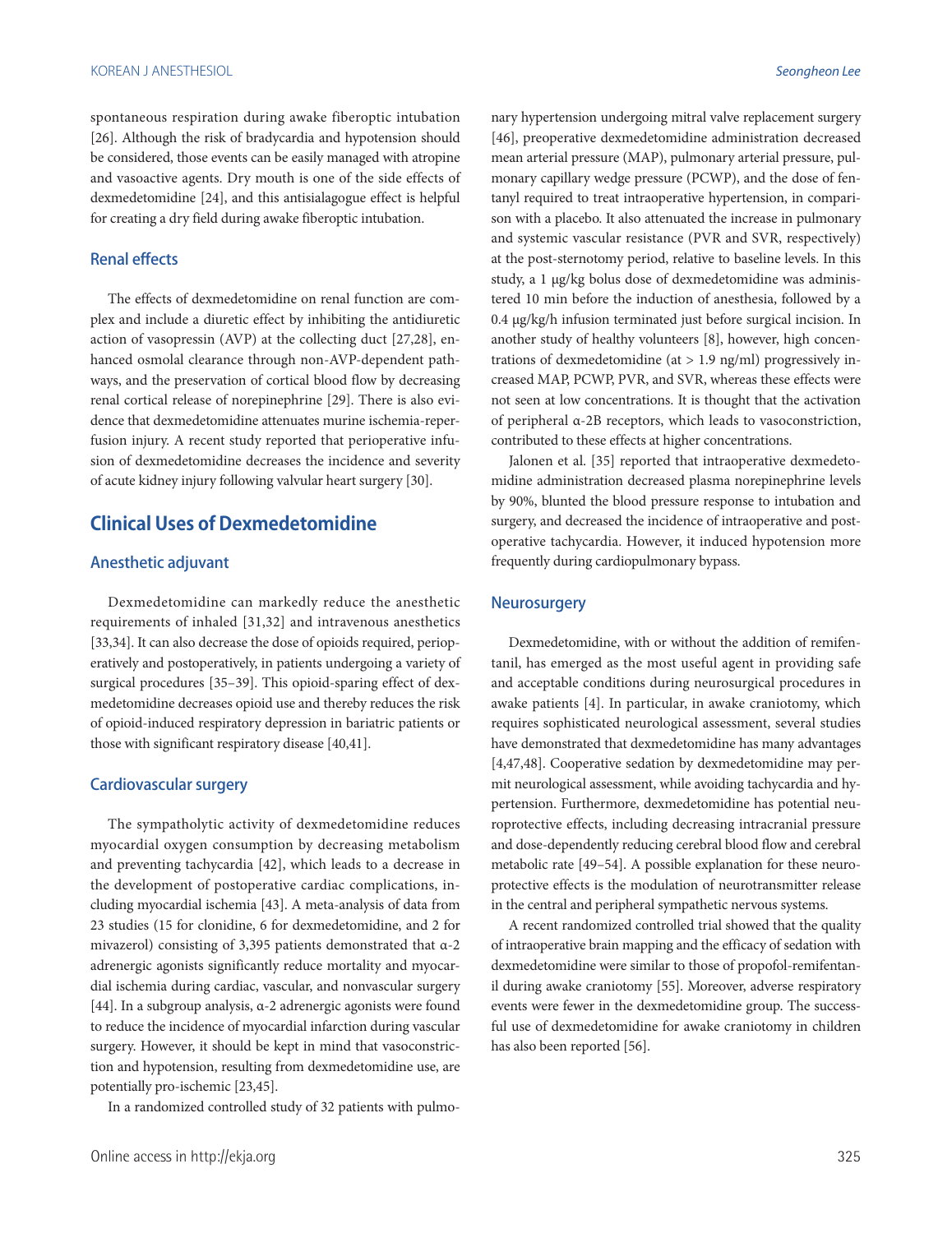#### **Pediatrics**

Tobias and Berkenbosch [57] studied the sedative effects of dexmedetomidine versus midazolam in mechanically ventilated pediatric ICU patients. They found that dexmedetomidine, at a dose of 0.25 μg/kg/h, provided a level of sedation equivalent to midazolam at 0.22 mg/kg/h. At 0.5 μg/kg/h, dexmedetomidine provided superior sedation to midazolam, as evidenced by significantly less morphine use and fewer patients with inadequate sedation. When compared with the midazolam group, heart rates were lower in the dexmedetomidine group (122 ± 31 beats/ min vs.  $142 \pm 36$  beats/min in the midazolam group); however, blood pressure did not differ between the two groups.

Dexmedetomidine has also been studied for its potential use in diagnostic radiological procedures in infants and children. When compared with midazolam or propofol, dexmedetomidine was more likely to achieve an adequate lack of movement [58] and a faster onset and recovery [59] in patients aged 1–7 years undergoing MRI. The successful use of dexmedetomidine for invasive procedures, such as central venous catheterization and bronchoscopy [60,61], has also been reported.

Emergence agitation often occurs in children recovering from general anesthesia. A placebo-controlled randomized study in children aged 1–10 years demonstrated that the perioperative infusion of 0.2 μg/kg/h dexmedetomidine decreased the incidence of emergence delirium (26% in the dexmedetomidine group vs. 60.8% in the placebo group;  $P = 0.036$ ) after sevoflurane-based general anesthesia, without prolonging the time to extubate or discharge [62].

#### Delirium

Sedatives, such as benzodiazepine or propofol, may potentiate the risk of developing delirium in the ICU [63–66]. Several randomized controlled trials have demonstrated that dexmedetomidine-treated patients experience significantly less delirium in the ICU, compared to patients treated with lorazepam [67,68], midazolam [69], or propofol [70,71]. However, in those studies, dexmedetomidine was compared with modulators of GABA receptors, which are well known to increase the incidence of delirium [72]. Therefore, it is unclear whether dexmedetomidine does not induce delirium, unlike other sedatives, or whether it even prevents delirium. Recently, a study by Su et al. [73] demonstrated that prophylactic low-dose dexmedetomidine (0.1 μg/kg/h) effectively prevents the occurrence of delirium during the first 7 days in the ICU after non-cardiac surgery (9% in the dexmedetomidine group vs. 23% in the placebo group; odds ratio 0.35, 95% CI 0.22–0.54; P < 0.0001). In this randomized, double-blind, placebo-controlled trial, dexmedetomidine was administered for less than 24 h (from ICU admission on the day of surgery until 8 AM on postoperative day 1), and the incidence of bradycardia or hypotension did not significantly increase, but the incidence of hypertension, tachycardia, and hypoxemia significantly decreased. These promising results raise the possibility that dexmedetomidine could be used as a preventive pharmacological strategy for delirium.

A recent retrospective study also showed that intraoperative dexmedetomidine-induced sedation reduces postoperative agitation in elderly patients who underwent orthopedic surgery, when compared to propofol-induced sedation [74].

# **Safety**

Most of the adverse events associated with dexmedetomidine occur during or shortly after a loading infusion. A loading infusion often results in hypertension, hypotension, or bradycardia, which are closely related to the loading dose and infusion rate [75,76]. The incidence of these adverse events can be prevented by slow bolus loading or by omitting bolus loading [77,78]. In fact, many clinicians tend to avoid the administration of a loading dose, especially in critically ill patients [79]. A slow titration to maintain the infusion rate of dexmedetomidine can also be helpful in preventing adverse events. Gerlach et al. [80] demonstrated that the incidence of hypotension was significantly reduced by increasing the time interval between dosage adjustments in the surgical ICU.

Although the incidence of severe bradycardia is low, there are some case reports of dexmedetomidine-related cardiac arrest. Cardiac conduction disorders, including left anterior fascicular block [81] and first-degree AV block [82], and the co-administration of amiodarone and dexmedetomidine [83,84] are potential factors contributing to the development of asystole, especially during general or regional anesthesia. In addition, caution should be taken when administering dexmedetomidine to patients with volume depletion or vasoconstriction. Adequate selection of patients and dosage is most important for the safe use of dexmedetomidine.

Recently, numerous studies have focused on assessing the influence of anesthetic management on cancer recurrence or metastasis. Lavon et al. [85] reported the impact of clinically relevant doses of dexmedetomidine on the metastatic burden in rodent models of stress and surgery, which are similar to perioperative settings. They found that tumor cell retention and the growth of secondary tumors increased with moderate and high doses of dexmedetomidine. They also reported that these effects were mediated through α-2 adrenergic receptors, although the specific mechanism of action was not elucidated. These negative findings from animal experiments do not necessarily predict similar results in human trials and, thus, further mechanistic, translational, and clinical studies are warranted.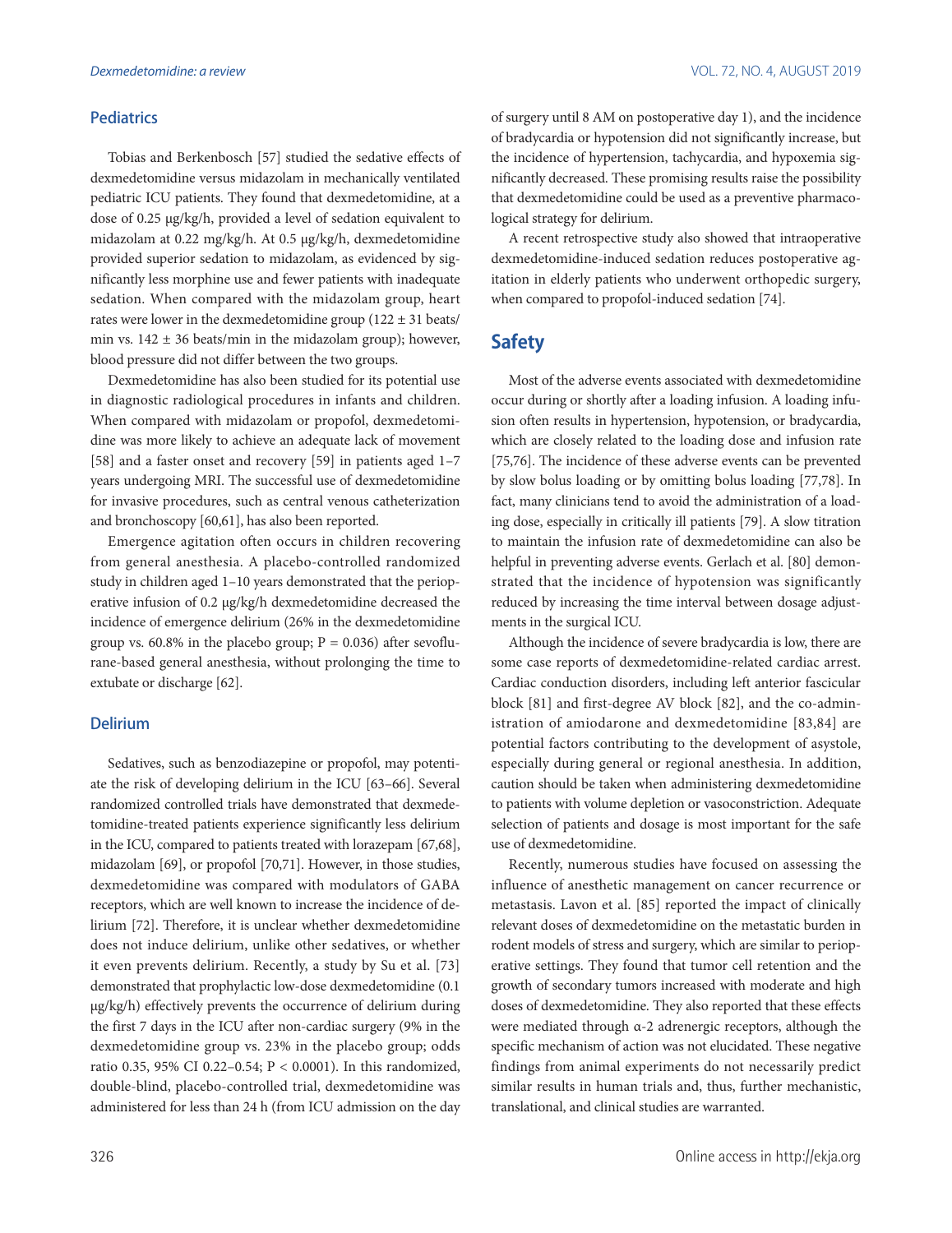# **Conclusions**

Dexmedetomidine is a useful and attractive drug, with great potential in many clinical situations. However, certain extended applications of dexmedetomidine require further evaluation. To ensure the safe use of dexmedetomidine, it is necessary to carefully select patients and to determine the appropriate dosage.

# **Conflicts of Interest**

No potential conflict of interest relevant to this article was reported.

# **Author Contributions**

Seongheon Lee (Writing–original draft; Writing–review & editing)

# **References**

- 1. Carollo DS, Nossaman BD, Ramadhyani U. Dexmedetomidine: a review of clinical applications. Curr Opin Anaesthesiol 2008; 21: 457-61.
- 2. Wunsch H, Kahn JM, Kramer AA, Wagener G, Li G, Sladen RN, et al. Dexmedetomidine in the care of critically ill patients from 2001 to 2007: an observational cohort study. Anesthesiology 2010; 113: 386-94.
- 3. Bae HB. Dexmedetomidine: an attractive adjunct to anesthesia. Korean J Anesthesiol 2017; 70: 375-6.
- 4. Bekker A, Sturaitis MK. Dexmedetomidine for neurological surgery. Neurosurgery 2005; 57(1 Suppl): 1-10.
- 5. Nacif-Coelho C, Correa-Sales C, Chang LL, Maze M. Perturbation of ion channel conductance alters the hypnotic response to the alpha 2-adrenergic agonist dexmedetomidine in the locus coeruleus of the rat. Anesthesiology 1994; 81: 1527-34.
- 6. Nelson LE, Lu J, Guo T, Saper CB, Franks NP, Maze M. The alpha2-adrenoceptor agonist dexmedetomidine converges on an endogenous sleep-promoting pathway to exert its sedative effects. Anesthesiology 2003; 98: 428-36.
- 7. Hall JE, Uhrich TD, Barney JA, Arain SR, Ebert TJ. Sedative, amnestic, and analgesic properties of small-dose dexmedetomidine infusions. Anesth Analg 2000; 90: 699-705.
- 8. Ebert TJ, Hall JE, Barney JA, Uhrich TD, Colinco MD. The effects of increasing plasma concentrations of dexmedetomidine in humans. Anesthesiology 2000; 93: 382-94.
- 9. Herr DL, Sum-Ping ST, England M. ICU sedation after coronary artery bypass graft surgery: dexmedetomidine-based versus propofolbased sedation regimens. J Cardiothorac Vasc Anesth 2003; 17: 576-84.
- 10. Venn RM, Grounds RM. Comparison between dexmedetomidine and propofol for sedation in the intensive care unit: patient and clinician perceptions. Br J Anaesth 2001; 87: 684-90.
- 11. Elbaradie S, El Mahalawy FH, Solyman AH. Dexmedetomidine vs. propofol for short-term sedation of postoperative mechanically ventilated patients. J Egypt Natl Canc Inst 2004; 16: 153-8.
- 12. Reade MC, Eastwood GM, Bellomo R, Bailey M, Bersten A, Cheung B, et al. Effect of dexmedetomidine added to standard care on ventilator-free time in patients with agitated delirium: a randomized clinical trial. JAMA 2016; 315: 1460-8.
- 13. Doze VA, Chen BX, Maze M. Dexmedetomidine produces a hypnotic-anesthetic action in rats via activation of central alpha-2 adrenoceptors. Anesthesiology 1989; 71: 75-9.
- 14. Poree LR, Guo TZ, Kingery WS, Maze M. The analgesic potency of dexmedetomidine is enhanced after nerve injury: a possible role for peripheral alpha2-adrenoceptors. Anesth Analg 1998; 87: 941-8.
- 15. Jaakola ML, Salonen M, Lehtinen R, Scheinin H. The analgesic action of dexmedetomidine--a novel alpha 2-adrenoceptor agonist--in healthy volunteers. Pain 1991; 46: 281-5.
- 16. Scheinin B, Lindgren L, Randell T, Scheinin H, Scheinin M. Dexmedetomidine attenuates sympathoadrenal responses to tracheal intubation and reduces the need for thiopentone and peroperative fentanyl. Br J Anaesth 1992; 68: 126-31.
- 17. Aho MS, Erkola OA, Scheinin H, Lehtinen AM, Korttila KT. Effect of intravenously administered dexmedetomidine on pain after laparoscopic tubal ligation. Anesth Analg 1991; 73: 112-8.
- 18. Grape S, Kirkham KR, Frauenknecht J, Albrecht E. Intra-operative analgesia with remifentanil vs. dexmedetomidine: a systematic review and meta-analysis with trial sequential analysis. Anaesthesia 2019; 74: 793-800.
- 19. Gupta R, Verma R, Bogra J, Kohli M, Raman R, Kushwaha JK. A Comparative study of intrathecal dexmedetomidine and fentanyl as adjuvants to Bupivacaine. J Anaesthesiol Clin Pharmacol 2011; 27: 339-43.
- 20. Wu HH, Wang HT, Jin JJ, Cui GB, Zhou KC, Chen Y, et al. Does dexmedetomidine as a neuraxial adjuvant facilitate better anesthesia and analgesia? A systematic review and meta-analysis. PLoS One 2014; 9: e93114.
- 21. Lee HG, Choi JI, Kim YO, Yoon MH. The role of alpha-2 adrenoceptor subtype in the antiallodynic effect of intraplantar dexmedetomidine in a rat spinal nerve ligation model. Neurosci Lett 2013; 557: 118-22.
- 22. Jabbary Moghaddam M, Barkhori A, Mirkheshti A, Hashemian M, Amir Mohajerani S. The effect of pre-emptive dexmedetomidine on the incidence of post-thoracotomy pain syndrome in patients undergoing coronary arterybypass grafting. Anesth Pain Med 2016; 6: e36344.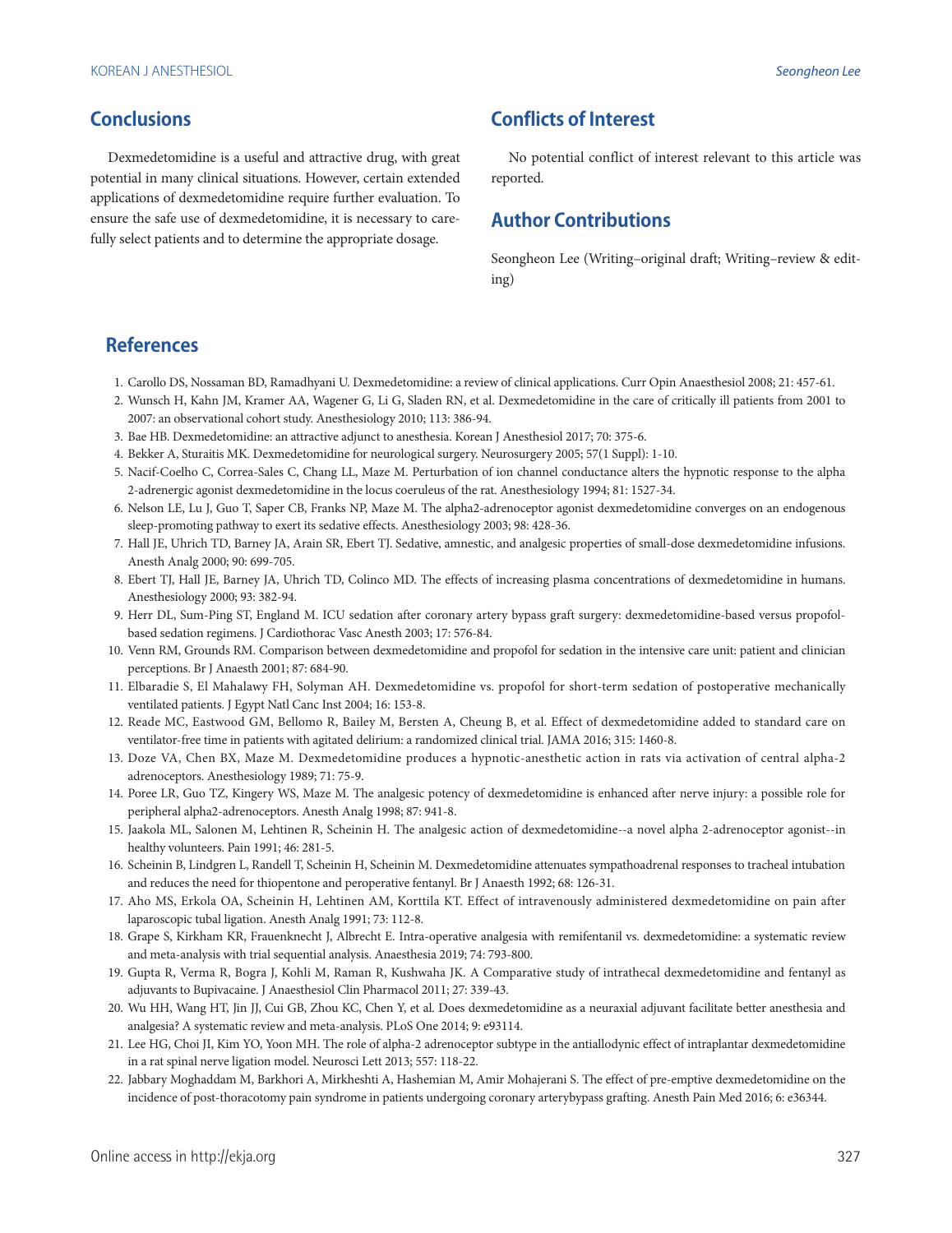- 23. Kamibayashi T, Maze M. Clinical uses of alpha2 -adrenergic agonists. Anesthesiology 2000; 93: 1345-9.
- 24. Penttilä J, Helminen A, Anttila M, Hinkka S, Scheinin H. Cardiovascular and parasympathetic effects of dexmedetomidine in healthy subjects. Can J Physiol Pharmacol 2004; 82: 359-62.
- 25. Panzer O, Moitra V, Sladen RN. Pharmacology of sedative-analgesic agents: dexmedetomidine, remifentanil, ketamine, volatile anesthetics, and the role of peripheral mu antagonists. Crit Care Clin 2009; 25: 451-69.
- 26. Zhou LJ, Fang XZ, Gao J, Zhangm Y, Tao LJ. Safety and efficacy of dexmedetomidine as a sedative agent for performing awake intubation: a meta-analysis. Am J Ther 2016; 23: e1788-800.
- 27. Rouch AJ, Kudo LH, Hébert C. Dexmedetomidine inhibits osmotic water permeability in the rat cortical collecting duct. J Pharmacol Exp Ther 1997; 281: 62-9.
- 28. Yuen VM, Irwin MG, Hui TW, Yuen MK, Lee LH. A double-blind, crossover assessment of the sedative and analgesic effects of intranasal dexmedetomidine. Anesth Analg 2007; 105: 374-80.
- 29. Billings FT 4th, Chen SW, Kim M, Park SW, Song JH, Wang S, et al. alpha2-Adrenergic agonists protect against radiocontrast-induced nephropathy in mice. Am J Physiol Renal Physiol 2008; 295: F741-8.
- 30. Cho JS, Shim JK, Soh S, Kim MK, Kwak YL. Perioperative dexmedetomidine reduces the incidence and severity of acute kidney injury following valvular heart surgery. Kidney Int 2016; 89: 693-700.
- 31. Aantaa R, Jaakola ML, Kallio A, Kanto J. Reduction of the minimum alveolar concentration of isoflurane by dexmedetomidine. Anesthesiology 1997; 86: 1055-60.
- 32. Fragen RJ, Fitzgerald PC. Effect of dexmedetomidine on the minimum alveolar concentration (MAC) of sevoflurane in adults age 55 to 70 years. J Clin Anesth 1999; 11: 466-70.
- 33. Jaakola ML, Ali-Melkkilä T, Kanto J, Kallio A, Scheinin H, Scheinin M. Dexmedetomidine reduces intraocular pressure, intubation responses and anaesthetic requirements in patients undergoing ophthalmic surgery. Br J Anaesth 1992; 68: 570-5.
- 34. Peden CJ, Cloote AH, Stratford N, Prys-Roberts C. The effect of intravenous dexmedetomidine premedication on the dose requirement of propofol to induce loss of consciousness in patients receiving alfentanil. Anaesthesia 2001; 56: 408-13.
- 35. Jalonen J, Hynynen M, Kuitunen A, Heikkilä H, Perttilä J, Salmenperä M, et al. Dexmedetomidine as an anesthetic adjunct in coronary artery bypass grafting. Anesthesiology 1997; 86: 331-45.
- 36. McCutcheon CA, Orme RM, Scott DA, Davies MJ, McGlade DP. A comparison of dexmedetomidine versus conventional therapy for sedation and hemodynamic control during carotid endarterectomy performed under regional anesthesia. Anesth Analg 2006; 102: 668-75.
- 37. Arain SR, Ruehlow RM, Uhrich TD, Ebert TJ. The efficacy of dexmedetomidine versus morphine for postoperative analgesia after major inpatient surgery. Anesth Analg 2004; 98: 153-8.
- 38. Unlugenc H, Gunduz M, Guler T, Yagmur O, Isik G. The effect of pre-anaesthetic administration of intravenous dexmedetomidine on postoperative pain in patients receiving patient-controlled morphine. Eur J Anaesthesiol 2005; 22: 386-91.
- 39. Arain SR, Ebert TJ. The efficacy, side effects, and recovery characteristics of dexmedetomidine versus propofol when used for intraoperative sedation. Anesth Analg 2002; 95: 461-6.
- 40. Hofer RE, Sprung J, Sarr MG, Wedel DJ. Anesthesia for a patient with morbid obesity using dexmedetomidine without narcotics. Can J Anaesth 2005; 52: 176-80.
- 41. Feld JM, Hoffman WE, Stechert MM, Hoffman IW, Ananda RC. Fentanyl or dexmedetomidine combined with desflurane for bariatric surgery. J Clin Anesth 2006; 18: 24-8.
- 42. Taittonen MT, Kirvelä OA, Aantaa R, Kanto JH. Effect of clonidine and dexmedetomidine premedication on perioperative oxygen consumption and haemodynamic state. Br J Anaesth 1997; 78: 400-6.
- 43. Reich DL, Bennett-Guerrero E, Bodian CA, Hossain S, Winfree W, Krol M. Intraoperative tachycardia and hypertension are independently associated with adverse outcome in noncardiac surgery of long duration. Anesth Analg 2002; 95: 273-7.
- 44. Wijeysundera DN, Naik JS, Beattie WS. Alpha-2 adrenergic agonists to prevent perioperative cardiovascular complications: a meta-analysis. Am J Med 2003; 114: 742-52.
- 45. Jalonen J, Halkola L, Kuttila K, Perttilä J, Rajalin A, Savunen T, et al. Effects of dexmedetomidine on coronary hemodynamics and myocardial oxygen balance. J Cardiothorac Vasc Anesth 1995; 9: 519-24.
- 46. But AK, Ozgul U, Erdil F, Gulhas N, Toprak HI, Durmus M, et al. The effects of pre-operative dexmedetomidine infusion on hemodynamics in patients with pulmonary hypertension undergoing mitral valve replacement surgery. Acta Anaesthesiol Scand 2006; 50: 1207-12.
- 47. Mack PF, Perrine K, Kobylarz E, Schwartz TH, Lien CA. Dexmedetomidine and neurocognitive testing in awake craniotomy. J Neurosurg Anesthesiol 2004; 16: 20-5.
- 48. Frost EA, Booij LH. Anesthesia in the patient for awake craniotomy. Curr Opin Anaesthesiol 2007; 20: 331-5.
- 49. Prielipp RC, Wall MH, Tobin JR, Groban L, Cannon MA, Fahey FH, et al. Dexmedetomidine-induced sedation in volunteers decreases regional and global cerebral blood flow. Anesth Analg 2002; 95: 1052-9.
- 50. Zornow MH, Maze M, Dyck JB, Shafer SL. Dexmedetomidine decreases cerebral blood flow velocity in humans. J Cereb Blood Flow Metab 1993; 13: 350-3.
- 51. Drummond JC, Dao AV, Roth DM, Cheng CR, Atwater BI, Minokadeh A, et al. Effect of dexmedetomidine on cerebral blood flow velocity, cerebral metabolic rate, and carbon dioxide response in normal humans. Anesthesiology 2008; 108: 225-32.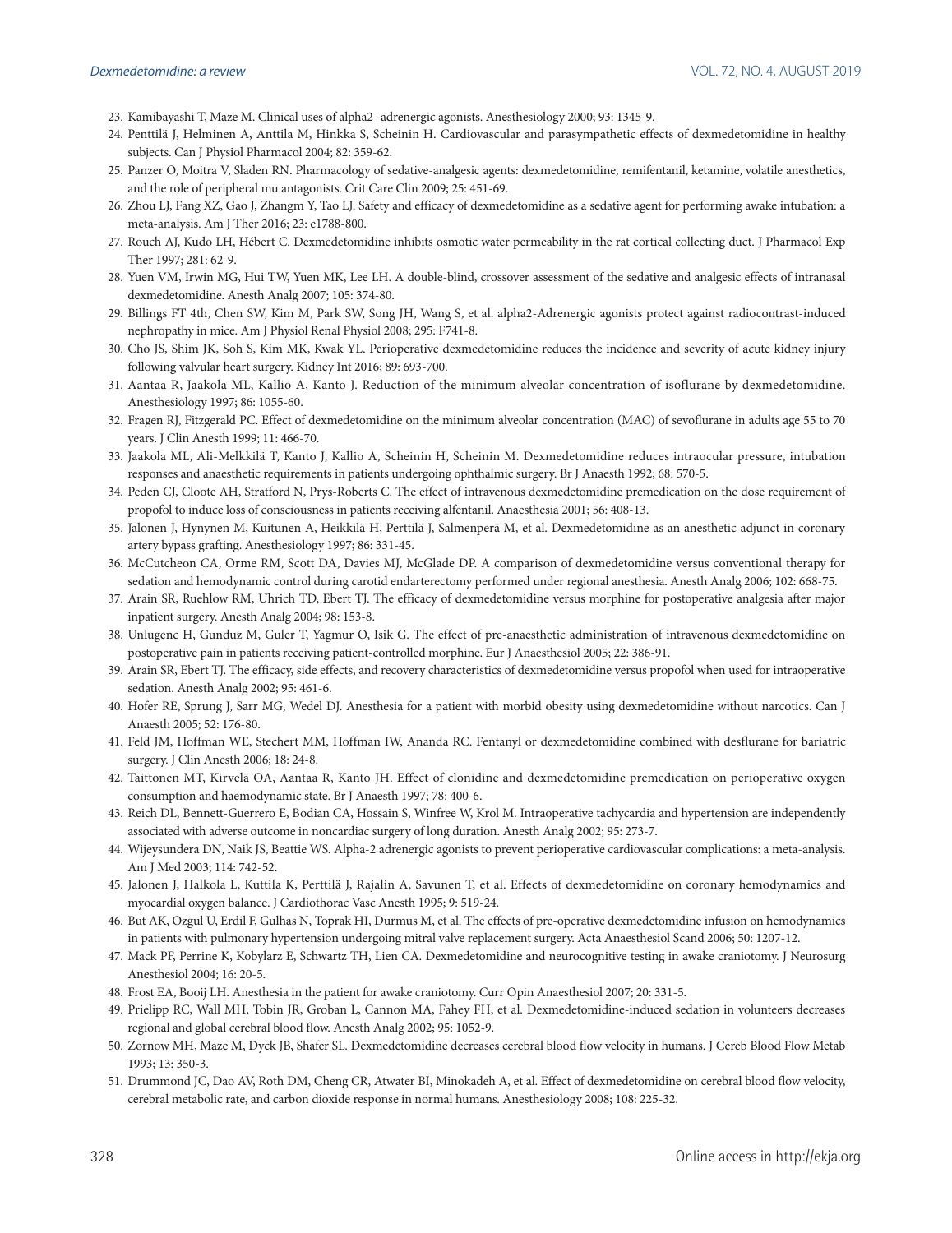- 52. Pan W, Lin L, Zhang N, Yuan F, Hua X, Wang Y, et al. Neuroprotective effects of dexmedetomidine against hypoxia-induced nervous system injury are related to inhibition of NF-κB/COX-2 pathways. Cell Mol Neurobiol 2016; 36: 1179-88.
- 53. Wang Y, Han R, Zuo Z. Dexmedetomidine post-treatment induces neuroprotection via activation of extracellular signal-regulated kinase in rats with subarachnoid haemorrhage. Br J Anaesth 2016; 116: 384-92.
- 54. Wu GJ, Chen JT, Tsai HC, Chen TL, Liu SH, Chen RM. Protection of dexmedetomidine against ischemia/reperfusion-inducedapoptotic insults to neuronal cells occurs via an intrinsicmitochondria-dependent pathway. J Cell Biochem 2017; 118: 2635-44.
- 55. Goettel N, Bharadwaj S, Venkatraghavan L, Mehta J, Bernstein M, Manninen PH. Dexmedetomidine vs propofol-remifentanil conscious sedation for awake craniotomy: a prospective randomized controlled trial. Br J Anaesth 2016; 116: 811-21.
- 56. Ard J, Doyle W, Bekker A. Awake craniotomy with dexmedetomidine in pediatric patients. J Neurosurg Anesthesiol 2003; 15: 263-6.
- 57. Tobias JD, Berkenbosch JW. Sedation during mechanical ventilation in infants and children: dexmedetomidine versus midazolam. South Med I 2004; 97: 451-5.
- 58. Koroglu A, Demirbilek S, Teksan H, Sagir O, But AK, Ersoy MO. Sedative, haemodynamic and respiratory effects of dexmedetomidine in children undergoing magnetic resonance imaging examination: preliminary results. Br J Anaesth 2005; 94: 821-4.
- 59. Koroglu A, Teksan H, Sagir O, Yucel A, Toprak HI, Ersoy OM. A comparison of the sedative, hemodynamic, and respiratory effects of dexmedetomidine and propofol in children undergoing magnetic resonance imaging. Anesth Analg 2006; 103: 63-7.
- 60. Shukry M, Kennedy K. Dexmedetomidine as a total intravenous anesthetic in infants. Paediatr Anaesth 2007; 17: 581-3.
- 61. Munro HM, Tirotta CF, Felix DE, Lagueruela RG, Madril DR, Zahn EM, et al. Initial experience with dexmedetomidine for diagnostic and interventional cardiac catheterization in children. Paediatr Anaesth 2007; 17: 109-12.
- 62. Shukry M, Clyde MC, Kalarickal PL, Ramadhyani U. Does dexmedetomidine prevent emergence delirium in children after sevofluranebased general anesthesia? Paediatr Anaesth 2005; 15: 1098-104.
- 63. Marcantonio ER, Juarez G, Goldman L, Mangione CM, Ludwig LE, Lind L, et al. The relationship of postoperative delirium with psychoactive medications. JAMA 1994; 272: 1518-22.
- 64. Dubois MJ, Bergeron N, Dumont M, Dial S, Skrobik Y. Delirium in an intensive care unit: a study of risk factors. Intensive Care Med 2001; 27: 1297-304.
- 65. Pandharipande P, Shintani A, Peterson J, Pun BT, Wilkinson GR, Dittus RS, et al. Lorazepam is an independent risk factor for transitioning to delirium in intensive care unit patients. Anesthesiology 2006; 104: 21-6.
- 66. Pandharipande P, Cotton BA, Shintani A, Thompson J, Pun BT, Morris JA Jr, et al. Prevalence and risk factors for development of delirium in surgical and trauma intensive care unit patients. J Trauma 2008; 65: 34-41.
- 67. Pandharipande PP, Pun BT, Herr DL, Maze M, Girard TD, Miller RR, et al. Effect of sedation with dexmedetomidine vs lorazepam on acute brain dysfunction in mechanically ventilated patients: the MENDS randomized controlled trial. JAMA 2007; 298: 2644-53.
- 68. Pandharipande PP, Sanders RD, Girard TD, McGrane S, Thompson JL, Shintani AK, et al. Effect of dexmedetomidine versus lorazepam on outcome in patients with sepsis: an a priori-designed analysis of the MENDS randomized controlled trial. Crit Care 2010; 14: R38.
- 69. Riker RR, Shehabi Y, Bokesch PM, Ceraso D, Wisemandle W, Koura F, et al. Dexmedetomidine vs midazolam for sedation of critically ill patients: a randomized trial. JAMA 2009; 301: 489-99.
- 70. Djaiani G, Silverton N, Fedorko L, Carroll J, Styra R, Rao V, et al. Dexmedetomidine versus propofol sedation reduces delirium after cardiac surgery: a randomized controlled trial. Anesthesiology 2016; 124: 362-8.
- 71. Xia ZQ, Chen SQ, Yao X, Xie CB, Wen SH, Liu KX. Clinical benefits of dexmedetomidine versus propofol in adult intensive care unit patients: a meta-analysis of randomized clinical trials. J Surg Res 2013; 185: 833-43.
- 72. Fraser GL, Devlin JW, Worby CP, Alhazzani W, Barr J, Dasta JF, et al. Benzodiazepine versus nonbenzodiazepine-based sedation for mechanically ventilated, critically ill adults: a systematic review and meta-analysis of randomized trials. Crit Care Med 2013; 41(9 Suppl 1): S30-8.
- 73. Su X, Meng ZT, Wu XH, Cui F, Li HL, Wang DX, et al. Dexmedetomidine for prevention of delirium in elderly patients after non-cardiac surgery: a randomised, double-blind, placebo-controlled trial. Lancet 2016; 388: 1893-902.
- 74. Shin HJ, Koo BW, Bang SU, Kim JH, Hwang JW, DO SH, et al. Intraoperative dexmedetomidine sedation reduces the postoperative agitated behavior in elderly patients undergoing orthopedic surgery compared to the propofol sedation. Minerva Anestesiol 2017; 83: 1042-50.
- 75. Bloor BC, Ward DS, Belleville JP, Maze M. Effects of intravenous dexmedetomidine in humans. II. Hemodynamic changes. Anesthesiology 1992; 77: 1134-42.
- 76. Kallio A, Scheinin M, Koulu M, Ponkilainen R, Ruskoaho H, Viinamäki O, et al. Effects of dexmedetomidine, a selective alpha 2-adrenoceptor agonist, on hemodynamic control mechanisms. Clin Pharmacol Ther 1989; 46: 33-42.
- 77. Ickeringill M, Shehabi Y, Adamson H, Ruettimann U. Dexmedetomidine infusion without loading dose in surgical patients requiring mechanical ventilation: haemodynamic effects and efficacy. Anaesth Intensive Care 2004; 32: 741-5.
- 78. Haselman MA. Dexmedetomidine: a useful adjunct to consider in some high-risk situations. AANA J 2008; 76: 335-9.
- 79. Dasta JF, Kane-Gill SL, Durtschi AJ. Comparing dexmedetomidine prescribing patterns and safety in the naturalistic setting versus published data. Ann Pharmacother 2004; 38: 1130-5.
- 80. Gerlach AT, Dasta JF, Steinberg S, Martin LC, Cook CH. A new dosing protocol reduces dexmedetomidine-associated hypotension in critically ill surgical patients. J Crit Care 2009; 24: 568-74.